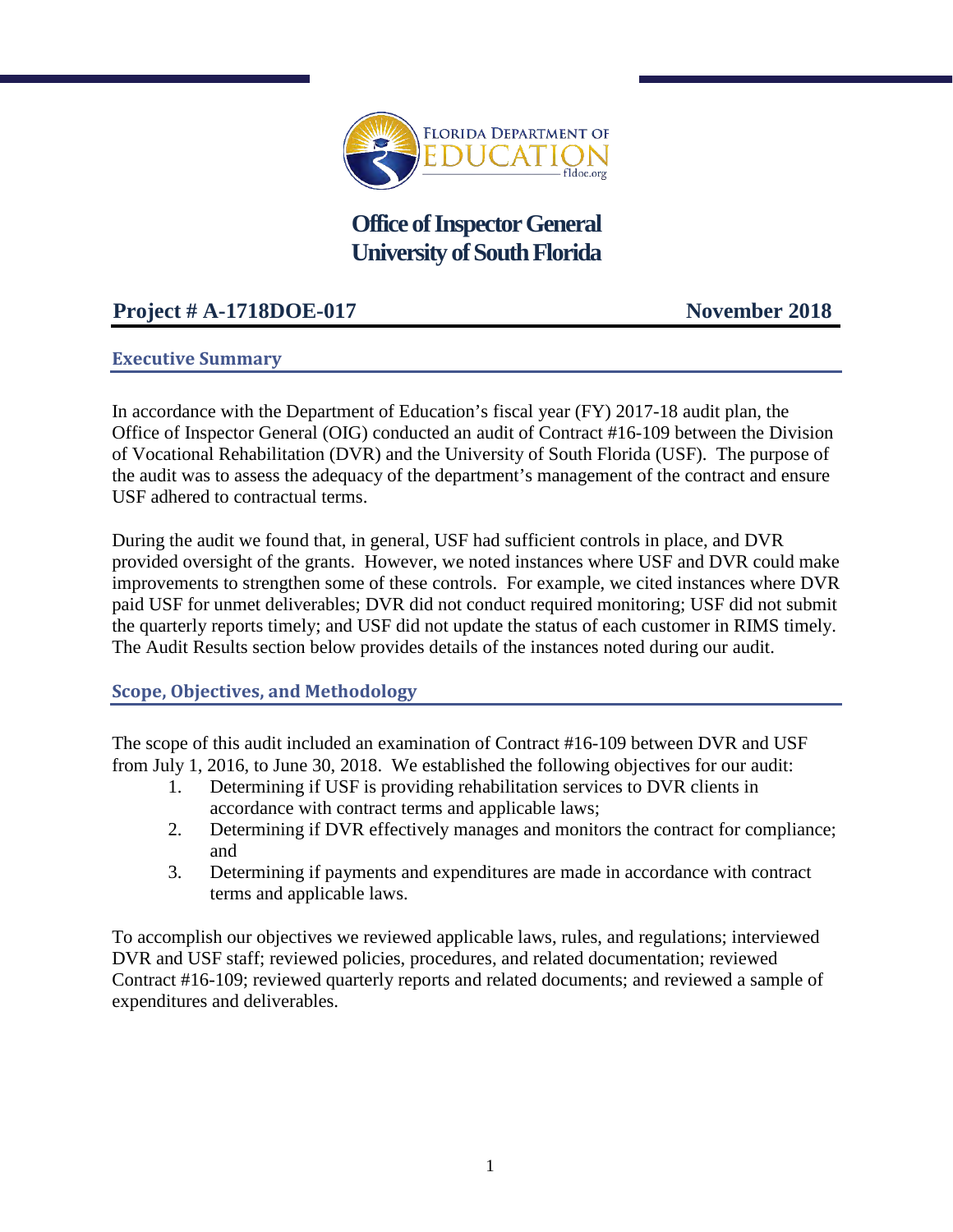## **Background**

The Florida Vocational Rehabilitation Program is a federal/state program that works with people who have physical or mental disabilities to prepare for, gain, or retain meaningful employment. The program is authorized by the federal Rehabilitation Act of 1973, as amended through 1998 (Act"), and Chapter 413, Part II, Florida Statutes. The program is funded by the U.S. Department of Education, Rehabilitation Services Administration (RSA) by nearly a 4:1 ratio, or 78.7% federal dollars to 21.3% state general revenue.

Federal funding for the state program is contingent upon adherence to the State Plan approved by RSA. The State Plan is the Division of Vocational Rehabilitation's contract with the federal government explaining how DVR helps people with disabilities find employment. The State Plan requires DVR to provide services throughout the state.

The Florida Department of Education, DVR, and the University of South Florida (USF) Board of Trustees entered into contract #16-109 for the period of July 1, 2015, through June 30, 2018. Contract #16-109 is a fixed price/cost reimbursement contract not to exceed \$4,932,390.00 for the three-year term. DVR pays USF a fixed price of \$392,282.50 per quarter based on a year-todate budget reconciliation. In addition, DVR will reimburse USF for travel expenses. The annual budget for the contract totals \$1,644,130.00. USF receives the funding from DVR to provide and improve rehabilitation services for DVR customers. The services should provide technological solutions to problems confronted by individuals with disabilities and enable them to achieve employment goals or enhance their independence. The solutions include rehabilitative engineering, assistive technology devices, and assistive technology services.

## **Audit Results**

Finding 1: DVR paid USF for unmet deliverables.

Contract #16-109 includes deliverable requirements USF must achieve in order to receive payment. We reviewed the contract deliverables and supporting documentation for three sampled quarters: Quarter (Q) 1 2016-2017, Q4 2016-2017, and Q2 2017-2018.

#### Recommendations:

 $\overline{a}$ 

Per Contract #16-109, "The Contractor shall submit a minimum of 213 formal recommendations quarterly, in a report format to the respective VRC, identifying specific barriers and solutions, potential vendors, and appropriate justification for cost effectiveness and application. 90% of all recommendations shall be provided within 45 calendar days from the date of evaluation. An exception to allow 60 business days is permitted in the case an extended evaluation is required. A written explanation or justification will be provided to the Counselor. The Contractor shall submit the appropriate  $\text{RIMS}^1$  $\text{RIMS}^1$  reports with the quarterly invoice."

<span id="page-1-0"></span><sup>&</sup>lt;sup>1</sup> Rehabilitation Information Management System (RIMS)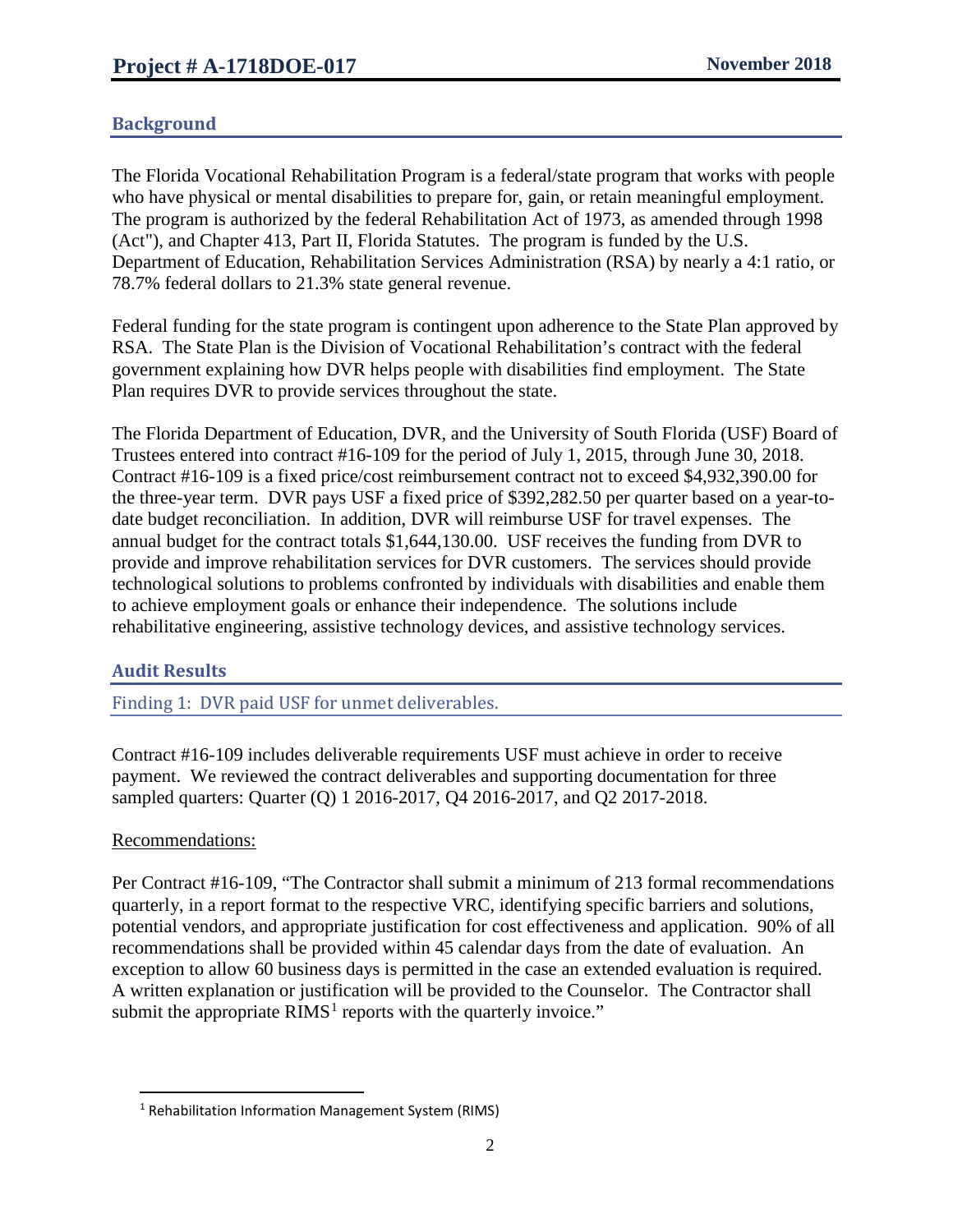Per Contract #16-109, Table 2 Liquidated Damages (2), "The contractor shall complete a minimum 90% of all recommendations within 45 calendar days. Should the Contractor fail to complete the number required, the Contractor's invoice for the quarter will be reduced for each recommendation not meeting the requirement."

Per the Q2 2017-2018 report, USF provided 231 recommendations, which exceeded the quarterly requirement of 213, and provided 95% of the reports within 45 days. Utilizing the Q2 RIMS report, we determined USF provided only 195 of the 231 (84%) recommendations within 45 calendar days. USF reported in their Q2 report that nine customers required an extended evaluation and provided emails supporting extended evaluations for seven of the nine reported customers. However, USF did not inform DVR of the extensions through written correspondence as required in the contract. In addition, five of the seven documented recommendations placed in extended evaluation exceeded the 60 business day timeframe. Including the two extended evaluations provided within 60 business days, we determined USF provided 197 of the 231 (85%) reports within the contractually required timeframe.

We inquired as to the difference in percentages from the manual calculation of the RIMS report to the percentages contained in the Q2 report and determined USF calculated percentages based on business days instead of the contractually mandated calendar days. Utilizing business days, the RIMS report indicated USF provided 211 of the 231 (91%) recommendations within 45 business days. Adding the nine customers placed in extended evaluation we arrived at the numbers that USF reported showing 220 of the 231 (95%) recommendations were provided within the incorrect 45 business day timeframe.

It should be noted that the contract deliverable references calendar days and business days within the same deliverable, which could have led to some of the confusion and reporting delays. We additionally determined the DVR contract manager was not reviewing the submitted number of recommendations and the calculation of the percentages. Per the contract manager, the monitoring would require manual calculation, which allowed for errors, and instead accepted the percentage reported by USF. Due to the lack of monitoring, DVR did not identify the miscalculations and therefore did not reduce the quarterly invoice as allowed by the contract.

#### Inspections:

 $\overline{a}$ 

Per Contract #16-109, "The Contractor shall coordinate delivery and/or implementation of approved recommendations, verify compliance with specifications, and conduct inspections. All home and vehicle modifications must be inspected. Other services may be inspected if requested by the VRC<sup>[2](#page-2-0)</sup>. The Contractor shall ensure that services provided by registered vendors are appropriately delivered and/or implemented by conducting at least 75 inspections quarterly (300 inspections annually.) 90% of all inspections shall be conducted within 21 calendar days after completion of the rehabilitation technology service. The Contractor shall provide the names of the customers, dates of implementation, and a summary of the inspections with the quarterly invoice"

<span id="page-2-0"></span><sup>&</sup>lt;sup>2</sup> Vocational Rehabilitation Counselor (VRC)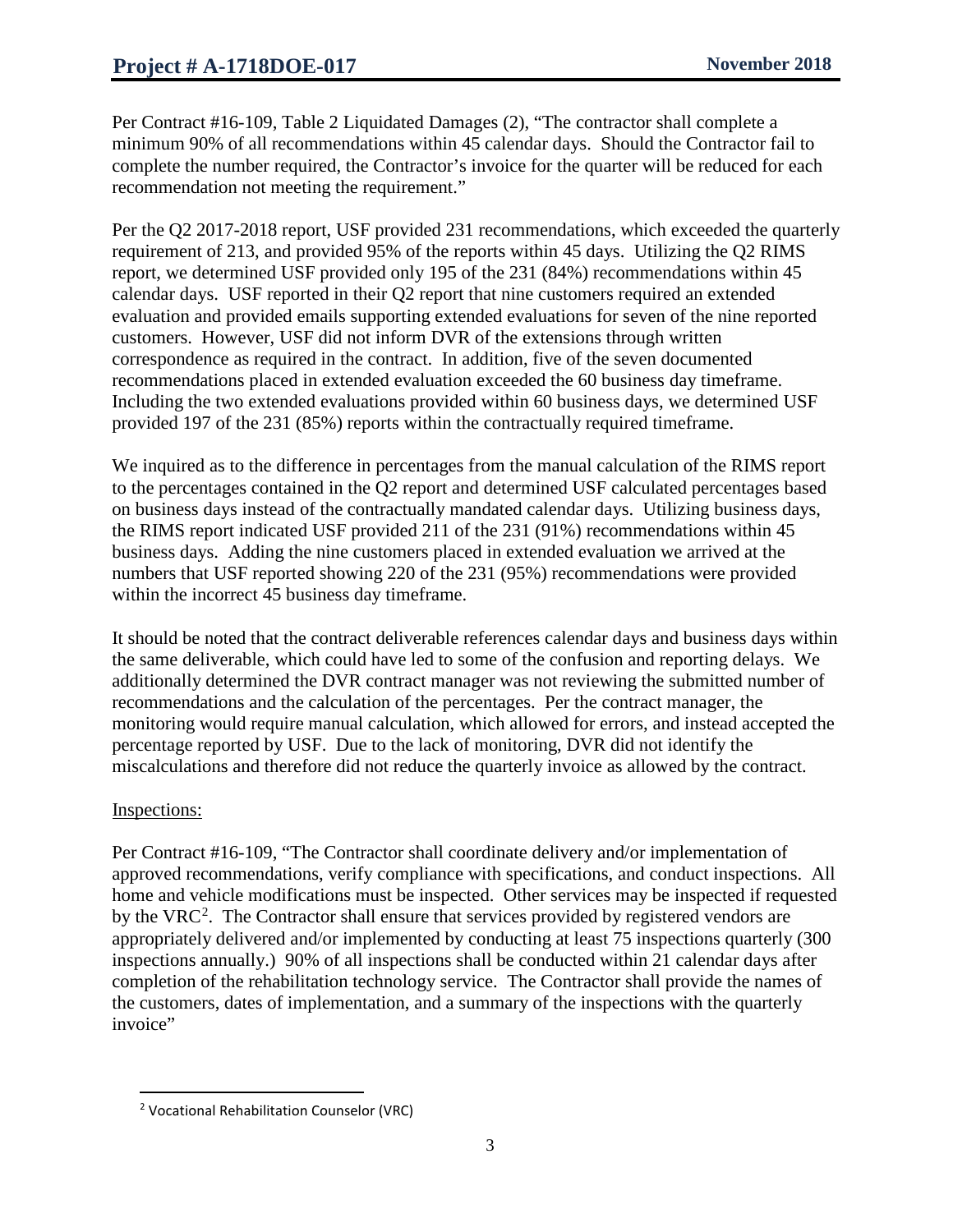Per Contract #16-109, Table 2 Liquidated Damages (2), "The contractor shall complete a minimum 90% of all inspections within twenty-one (21) calendar days after completion of the rehabilitation service. Should the Contractor fail to complete the number required, the Contractor's invoice for the quarter will be reduced for each recommendation not meeting the requirement."

We reviewed the inspections USF reported for Q1 2016-2017, Q4 2016-2017, and Q2 2017-2018. We noted the reports only included the customer name, type of service, and the date USF closed the case after inspection. Per USF, the vendors inform them when they are getting close to completing a home or vehicle modification and then they schedule the inspection. The date of completion entered in RIMS is the date USF signs off on the final inspection. After the inspection is completed, USF sends the completed inspection forms to the DVR counselor. Currently, RIMS does not capture the date the vendor completes the service nor the date USF conducted inspections. Without documentation of the inspections, the date the vendor completed services, and the date USF conducted inspections the contract manager is unable to ensure the inspections occurred and USF conducted the inspections within 21 days after completion of the service, as required by the contract.

#### *Recommendation*

We recommend DVR ensure USF accomplished the deliverables through review of quarterly reports and supporting documentation prior to payment. We recommend DVR ensure the percentages reported by USF are accurate. In the event USF does not achieve a deliverable, we recommend DVR enforce the penalties defined in the contract.

We additionally recommend DVR capture all relevant inspection requirements in a DVR information management system so the contract managers can accurately determine deliverable achievements. Until DVR can add the reporting requirements to the system, we recommend DVR manually review the deliverables reported by USF to ensure compliance.

We recommend USF accurately calculate deliverable percentages and ensure all deliverables are achieved in accordance with contract terms. We recommend USF provide written explanations or justifications to the DVR counselors of all customers placed in extended evaluations. We additionally recommend USF submit the vendor service completion date, inspection date, and inspection documents to DVR with the quarterly invoices.

#### *DVR Management Response*

Concur. DVR will ensure that percentages reported by USF are accurate by pulling the RIMS reports (VRTR041CTD and VRTR043A) and calculating the percentages with an excel formula. DVR will request that USF manually track all inspections made within each quarter, and submit a log with each quarterly invoices. DVR will request that USF maintain the Final Inspection Memorandums and Customer Acceptance Forms as evidence of completion.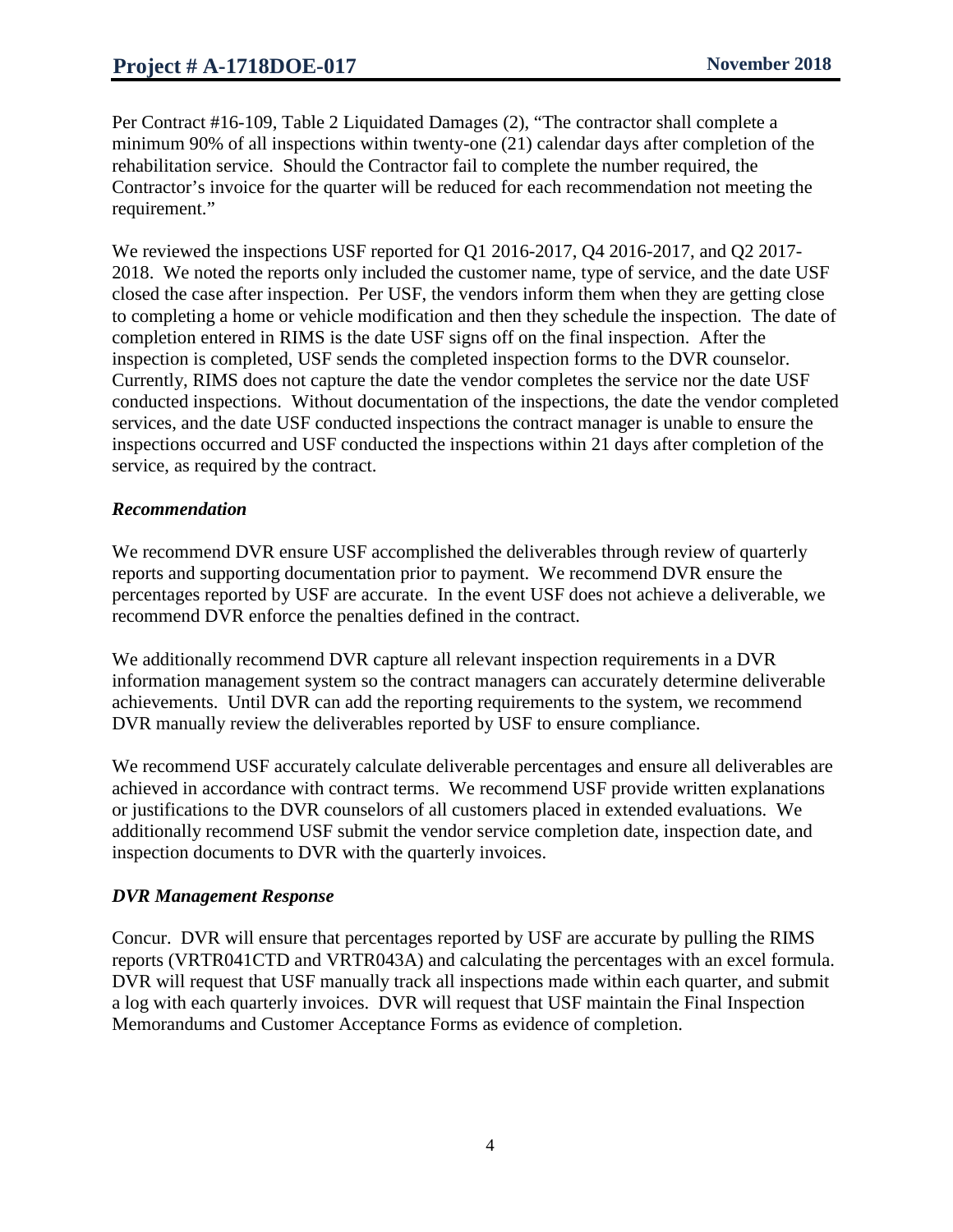### *USF Management Response*

Concur with recommendation to more accurately report client data. Disagree that DVR paid for unmet deliverables. On an annual basis, USF has consistently exceeded all performance standards. For customers placed in Extended Evaluation status, the assigned engineer will email the VRC and copy the Associate Director. This information will be included in quarterly reports submitted to DVR. USF will work with DVR to obtain RIMS reports as Excel Spreadsheets so calculations can be done accurately. USF will submit all inspection related documentation with each quarterly report. USF will work with DVR to have a file sharing system to streamline this process.

## *OIG Response*

Notwithstanding USF management's assertion that they met or exceeded all performance requirements on an annual basis, the OIG stands by the finding as described above. Per Contract #16-109, E.2 a) Liquidated Damages, "The Contractor shall meet the **quarterly** and annual performance standards outlined in Section C.3, Table 1-Deliverables. The DVR Contract Manager will monitor the Contractor's performance on a quarterly basis. Failure by the Contractor to meet the established minimum performance standards may result in DVR, in its sole discretion, finding the Contractor to be out of compliance. Table 2 Liquidated Damages states, "2. The contractor shall complete a minimum 90% of all recommendations within 45 calendar days. Should the Contractor fail to complete the number required, the Contractor's invoice **for the quarter** will be reduced for each recommendation not meeting the requirement." We determined USF only provided 85% of the recommendations for quarter 2 2017-2018 in a timely manner, and DVR did not enforce the penalty. Therefore, DVR paid USF for unmet deliverables.

#### Finding 2: DVR did not conduct required monitoring.

Per Contract #16-109, "DVR will monitor the Contractor's activities to assure compliance with applicable Federal requirements as they relate to the administration of the state plan and other requirements for vocational rehabilitation services and that contract performance goals are being achieved. The contract manager will monitor the contractor via desk monitoring and/or site visits and issue a formal report. The report will state any issues and concerns noted, including any corrective action plan necessary."

Contract #16-109 Section 5, Monitoring, states,

- a) "The provision of all services included in the Contract will be monitored through routine reporting through RIMS.
- b) VR will conduct a minimum of one (1) desktop monitoring each year of the Contract in order to verify Contractor compliance.
- c) VR may also conduct periodic on-site monitoring visits during the Contract period to verify Contractor compliance."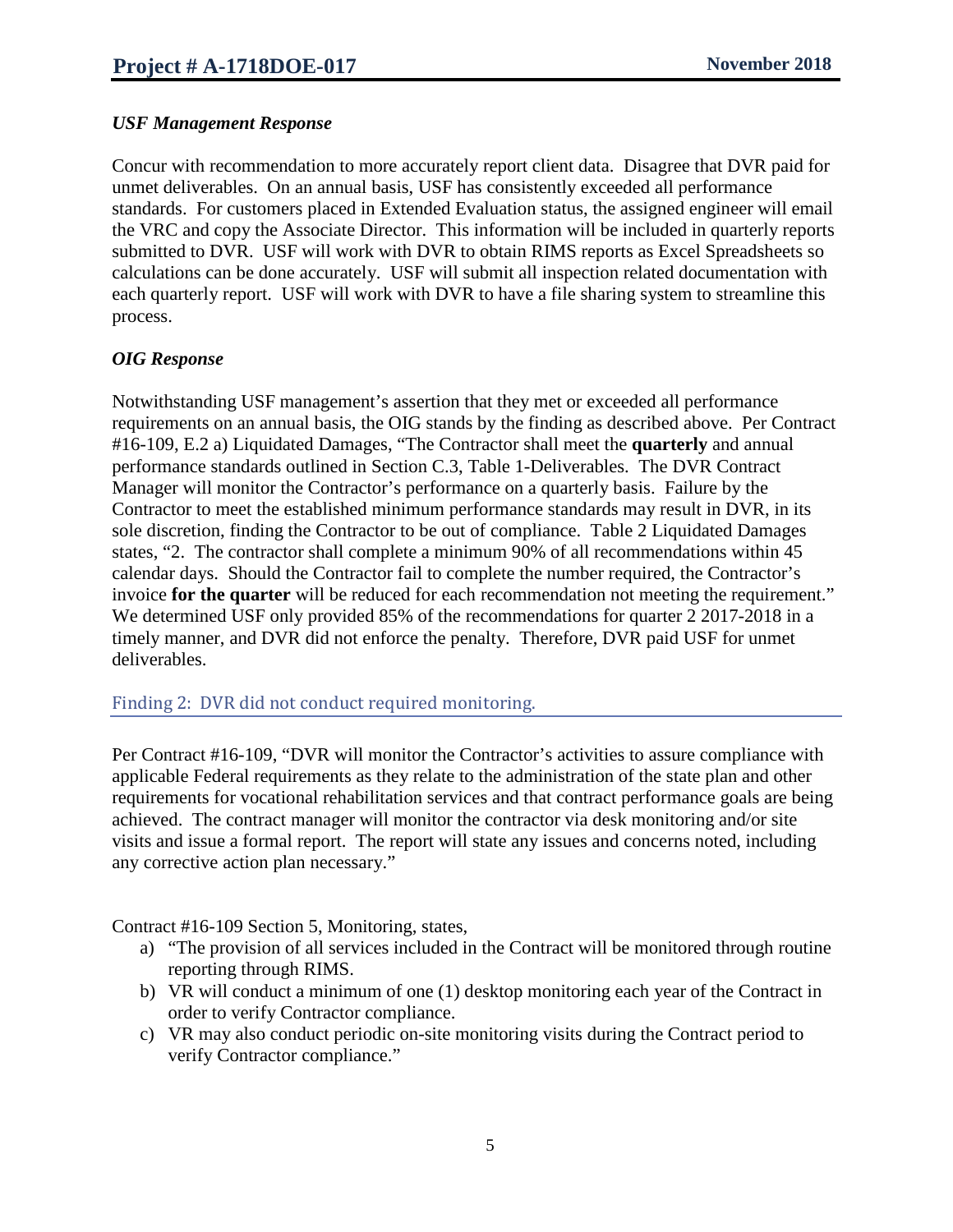Per the DVR contract manager, DVR typically conducts a site visit in October of each year. However, DVR conducted the last site visit approximately three years ago. The contract manager also stated there was no formal desktop monitoring other than the normal invoice monitoring, and DVR has not issued a formal monitoring report to USF in the last three years.

The contract manager provided a deliverables tracking spreadsheet. The tracking spreadsheet reflected the number of deliverables and percentages reported by USF. However, the contract manager did not verify percentages reported by USF, as the deliverables and percentages were not captured in RIMS and would require manual checking. By not properly monitoring in accordance with contract terms, DVR is unable to ensure deliverable achievement and compliance by USF.

We additionally noted DVR has contracted with USF since October 1, 2007, for rehabilitation services and has not rebid the contract since that time. Per section 287.057(3) (e) F.S. "The following contractual services and commodities are not subject to the competitive-solicitation requirements of this section: 6. Services provided to persons with mental or physical disabilities by not-for-profit corporations that have obtained exemptions under s. 501(c) (3) of the United States Internal Revenue Code or when such services are governed by Office of Management and Budget Circular A-122. However, in acquiring such services, the agency shall consider the ability of the vendor, past performance, willingness to meet time requirements, and price."

Although the contract is exempt from procurement requirements, it would be in the best interest of DVR to ensure the department is receiving the services needed at the best price. We inquired as to whether DVR has conducted a cost benefit analysis of the contract or analyzed how DVR benefits from the research conducted by USF. Per DVR staff, DVR has not conducted a cost benefit analysis on the contract.

#### *Recommendation*

We recommend that DVR conduct desktop monitoring each year of the contract to verify contractor compliance and issue a final report with a corrective action plan, if necessary. We additionally recommend DVR conduct a cost benefit analysis on the contract to ensure DVR is obtaining services as efficiently and effectively as possible and to determine if they should rebid the contract in the future.

#### *DVR Management Response*

Concur. DVR will conduct desktop monitoring each year of the contract. DVR intends to issue a Request for Information to determine the feasibility of competitively procuring these services. If determined feasible, DVR will issue a formal competitive solicitation.

#### Finding 3: USF did not submit the quarterly reports timely.

Per Contract #16-109, "The Contractor shall submit quarterly budget reconciliations for the yearto-date period to the DVR Contract Manager no later than thirty (30) days after the end of each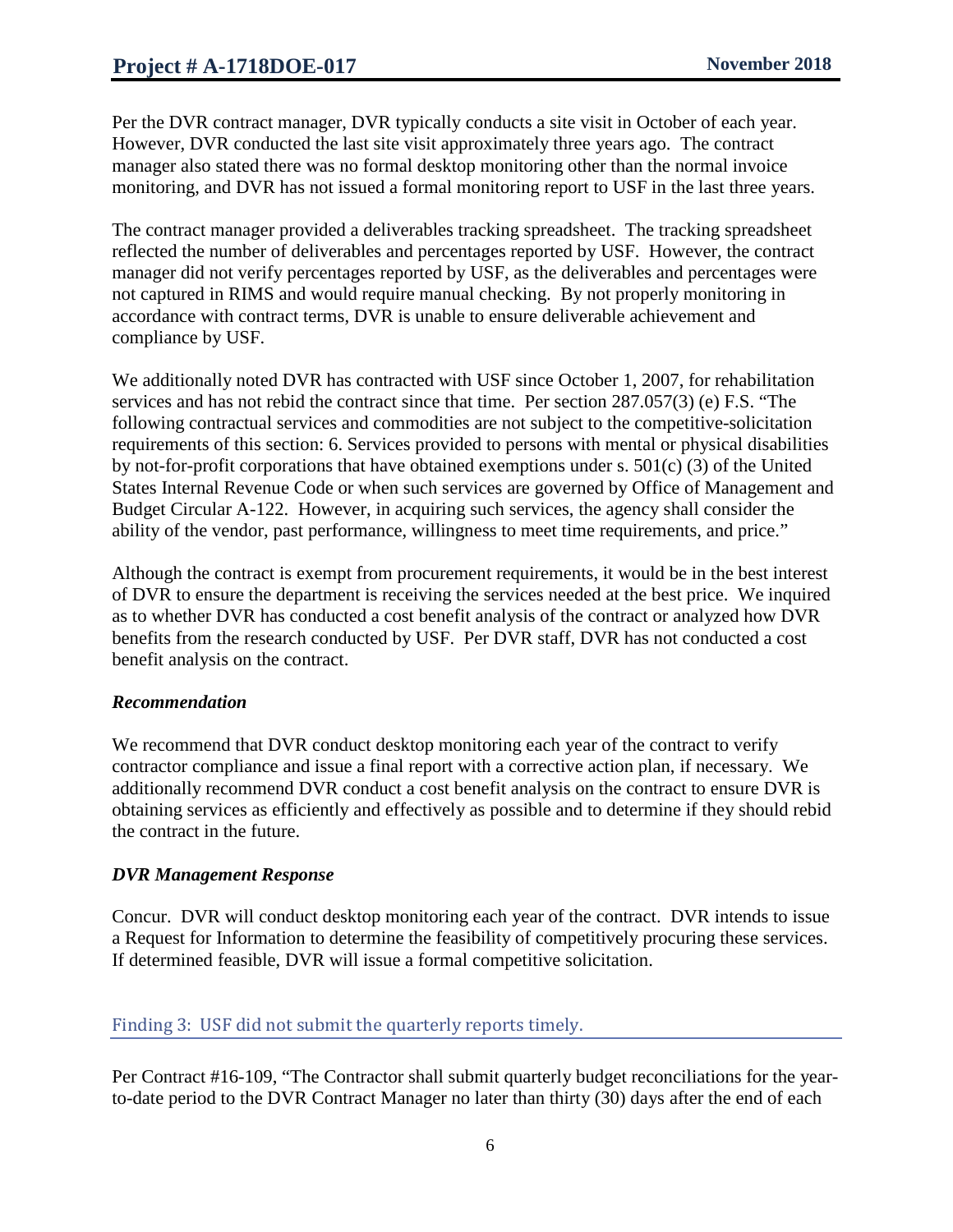## **Project # A-1718DOE-017 November 2018**

quarter. The Contractor shall provide the RIMS report, VRTR041CTD, along with a summary of the report, and VRTR043A detailing performance of contract deliverables to include service delivery (documenting evaluations, recommendations, and inspections); training and awareness; vendor recommendations; and research and development. The Contractor shall ensure the VRTR041CTD and summary report and VRTR043A are submitted with the quarterly invoice no later than thirty (30) days after the end of each quarter."

We reviewed invoices and supporting documentation submitted by USF for Q1 2016-2017, Q2 2017-2018 and Q4 2016-2017. We determined USF submitted all three sampled invoices after the 30-day deadline.

- Q1 July- Sept 2016: USF submitted the quarterly report on 11/14/16, 15 days after the due date. DVR subsequently requested additional information on 11/17/16. DVR approved the final invoice on 1/18/17.
- Q4 April June 2017: USF submitted the quarterly report on 8/29/17, 30 days after the due date. DVR subsequently requested additional information on 9/13/17. DVR approved the final invoice on 9/15/17; and
- Q2 October December 2017: USF submitted the quarterly report on 2/6/18, 7 days after the due date. DVR subsequently requested additional information on 2/20/18 for the inspections and lack of travel. DVR approved the final invoice on 3/13/18.

Untimely submission of quarterly reports can cause delays in processing the invoices and delayed payments to USF. This could additionally lead to delays in services to DVR customers.

### *Recommendation*

We recommend USF submit the quarterly invoices no later than 30 days after the end of each quarter in accordance with contract terms.

#### *USF Management Response*

Concur. USF will review and develop internal controls to ensure invoices are submitted within 30 days. The last quarter invoice for the contract year requires additional time. USF will work with DVR to address this.

## Finding 4: USF did not update the status of each customer in RIMS timely.

Per Contract #16-109, "The Contractor shall update the status of each customer in RIMS within seven (7) business days of the respective action."

DVR provided a RIMS report, which indicated DVR referred 1,753 customers to USF between July 1, 2015, and April 11, 2018. We randomly selected 50 of the 1,753 customers and reviewed their case notes and status updates in RIMS. The 50 selected customers had 226 updates. We determined that USF updated 20 of the 226 actions (9%) after the seven-day window, ranging from eight to 210 business days after the respective action.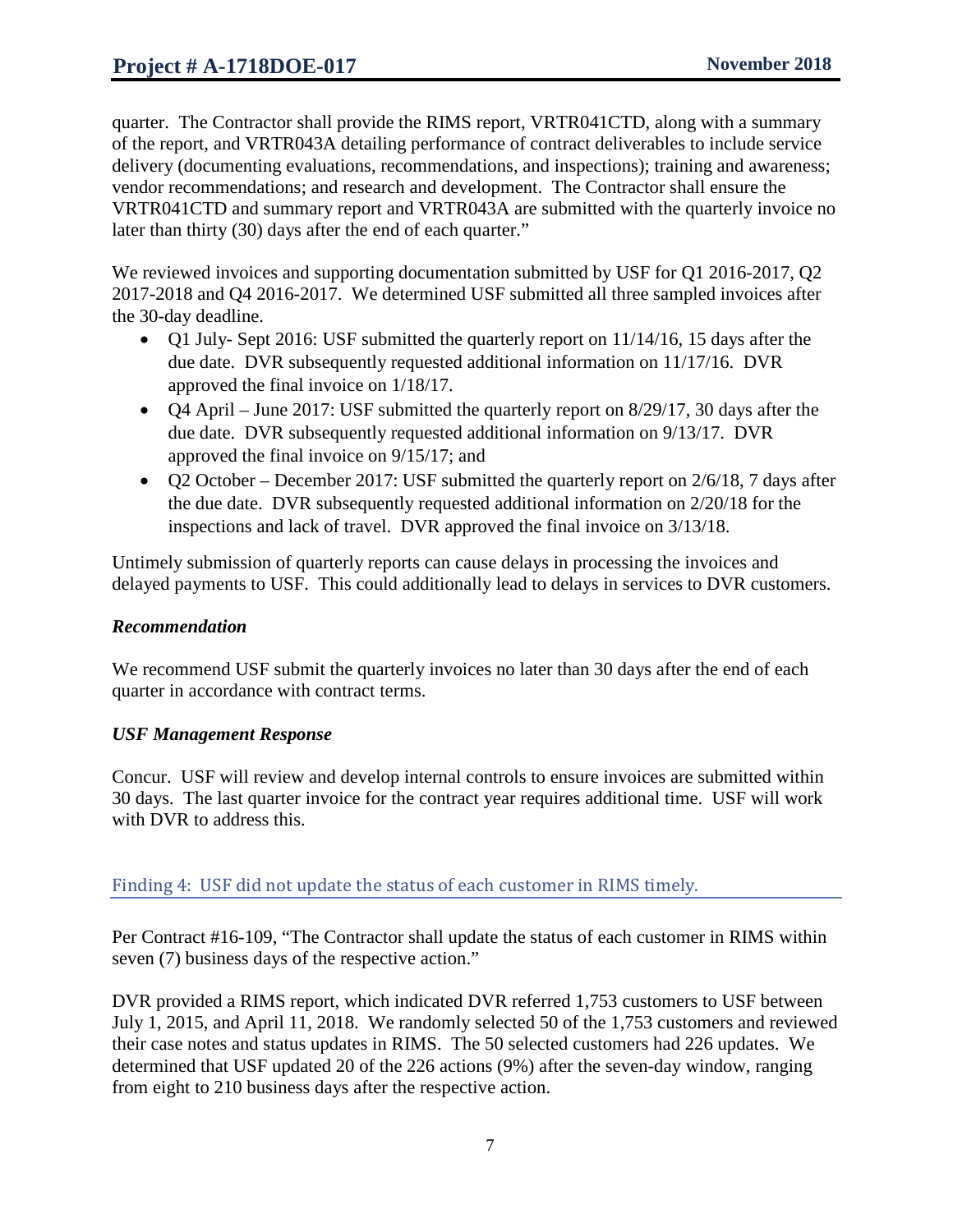Per USF, the engineer assigned the case receives an alert in RIMS when the VR Counselor authorizes the vendor to perform the work. USF then updates the case status. Per USF, in some cases they did not receive the alerts due to staff turnover. In other cases where services were performed that did not require an inspection, DVR did not notify USF. In these situations, counselors contacted USF at a later date in order to close the case, and upon notification, USF updated the status in RIMS.

Untimely updates to the status of the customers in RIMS could lead to the customers not receiving the services needed, could cause RIMS data to inaccurately reflect the current status of the clients, and could hinder the ability of DVR to effectively monitor the achievement of deliverables.

#### *Recommendation*

We recommend USF update the status of each customer in RIMS within seven business days after the respective action. We recommend DVR review this requirement and determine whether the DVR counselor or USF staff should be responsible for updating the status of the customers.

## *DVR Management Response*

Concur. DVR has reviewed this requirement and has determined that USF staff should be responsible for updating the status of the customers.

### *USF Management Response*

Concur that updates to Implementation Status was not done timely. Implementation status updates require USF staff to receive an alert in order to update. All other updates are initiated by USF staff and are done within 7 days. USF will work with DVR to determine if the update for this status can be linked to an authorization or be done by DVR staff.

## **Closing Comments**

The Office of the Inspector General would like to recognize and acknowledge the Division of Vocational Rehabilitation and staff, as well as the University of South Florida, for their assistance during the course of this audit. Our fieldwork was facilitated by the cooperation and assistance extended by all personnel involved.